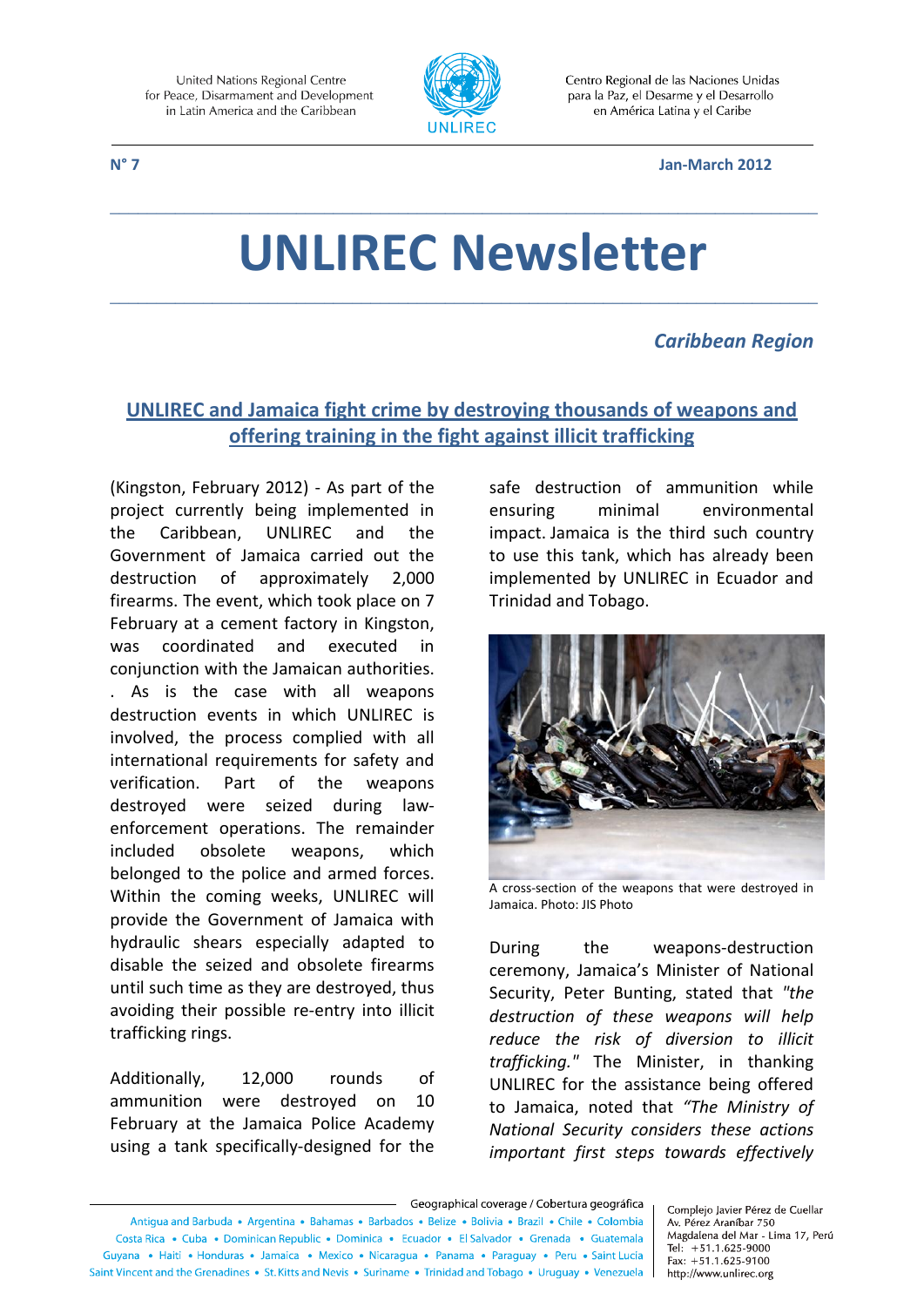

Centro Regional de las Naciones Unidas para la Paz, el Desarme y el Desarrollo en América Latina y el Caribe

*monitoring and regulating the number of firearms available for illicit use. Gun crimes represent a major threat to the safety and security of our society, so we're therefore grateful for the meaningful support to help reduce the availability of firearms and thus help to protect our democracy."*

Additionally, as part of this project, UNLIREC conducted an *Inter-Institutional Training Course on Combating Illicit Firearms Trafficking (IITC)* which resulted in the training of 60 officers with direct responsibility in the fight against illicit firearms trafficking. As a direct impact, these agents will be better equipped to combat the illicit trafficking of firearms, ammunition and explosives, prevent legal weapons from entering illicit trafficking rings and reduce the levels of impunity among arms dealers.

Jamaica has one of the highest firearmrelated homicide rates in the region. The initiatives undertaken by this island State demonstrate their commitment to the fight against illicit trafficking and reducing armed violence on the Caribbean island. In recent years, the quality of weapons used by criminal groups in Jamaica has been equal to or has surpassed what the law enforcement authorities possess. This has resulted in an increase in fatal crimes.

Over the past year, UNLIREC has been working with the Government of Jamaica to develop a national action plan on stockpile management and firearms destruction. The project activities outlined in this plan will be carried out throughout the year. The implementation of this action plan, funded by the Governments of Canada and the United States, includes the delivery of tools to improve the security of national stockpiles, develop training courses for combating illicit firearms trafficking and improving stockpile management and firearms destruction. Legal assistance will also be improved so that legislation may be harmonized with the related provisions found in the various international disarmament-related instruments.

#### *Andean Region – Southern Cone*

# **UNLIREC and the OAS make progress in the study on the implementation of CIFTA in the region**

(Lima, March 2012) - Within the cooperation framework established between the Organization of American States (OAS) and UNLIREC, a study has been undertaken to ascertain the extent to which the Inter-American Convention Against Illicit Manufacturing of and Trafficking in Firearms, Ammunition,

Explosives and Other Related Materials (CIFTA) has been implemented. UNLIREC completed a comparative legislative study for 12 States in the region. The studies will be presented at the Third Conference of the States Parties to be held in Washington DC on 14-15 May 2012.

- Geographical coverage / Cobertura geográfica Antiqua and Barbuda • Argentina • Bahamas • Barbados • Belize • Bolivia • Brazil • Chile • Colombia Costa Rica • Cuba • Dominican Republic • Dominica • Ecuador • El Salvador • Grenada • Guatemala Guyana • Haiti • Honduras • Jamaica • Mexico • Nicaragua • Panama • Paraguay • Peru • Saint Lucia Saint Vincent and the Grenadines • St. Kitts and Nevis • Suriname • Trinidad and Tobago • Uruguay • Venezuela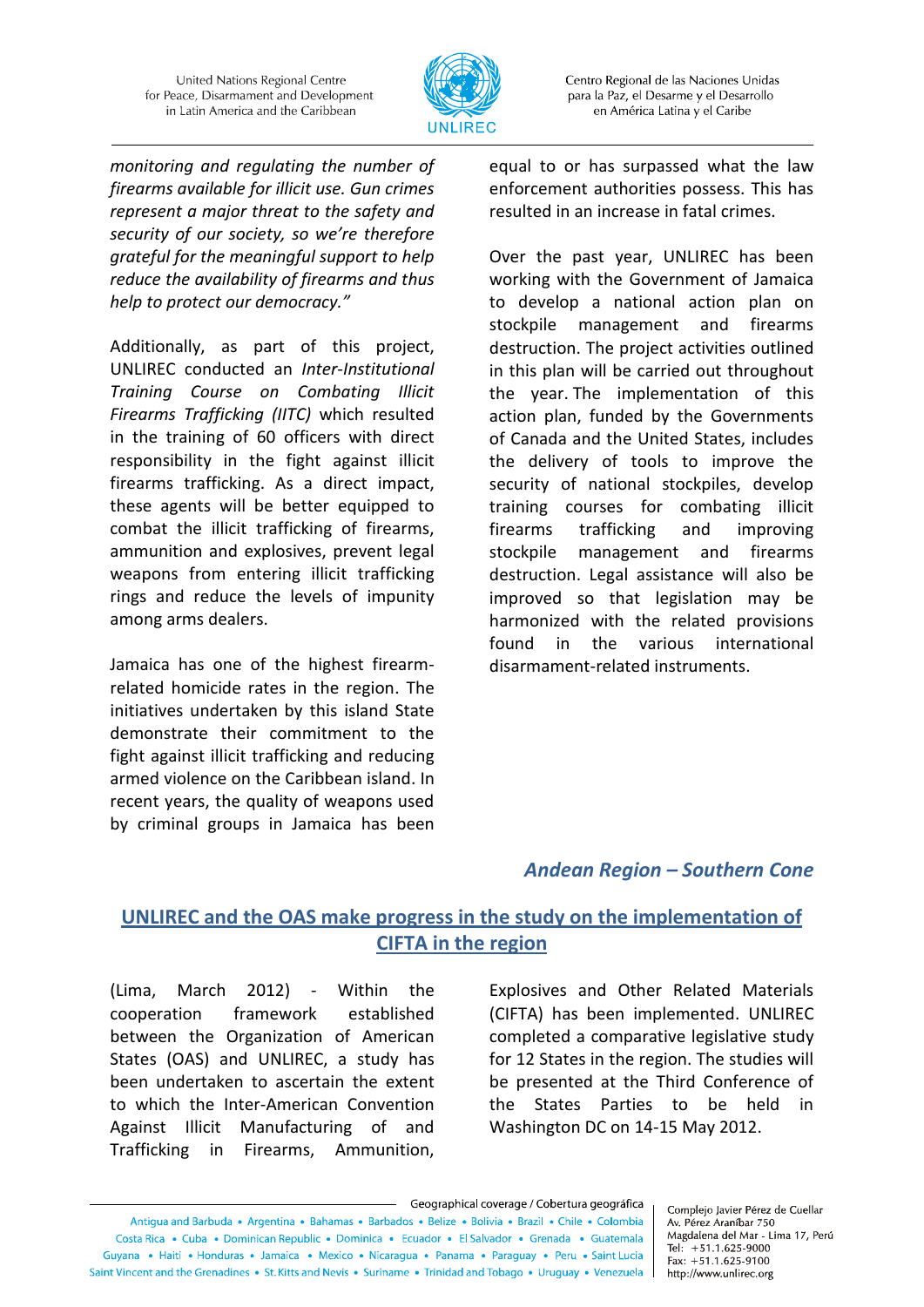

Centro Regional de las Naciones Unidas para la Paz, el Desarme y el Desarrollo en América Latina y el Caribe



UNLIREC's in-house legal experts reviewing latest legal comparative studies.

Argentina, Bolivia, Colombia, Chile, Ecuador, Guatemala, Honduras, Panama, Paraguay, Peru, Uruguay and Venezuela all formed part of the study. In the case of Guatemala and Panama, having already participated in the 2010 Central American study, they were updated to reflect the new national legislation on firearms, ammunition and explosives. The studies on the Central American States were presented by the OAS and UNLIREC in connection with the working meeting entitled *"legislative progress to prevent and combat illicit firearms trafficking in Central America"* in September 2011 at the SICA headquarters in El Salvador.

It is important to note that CIFTA is currently the only legally binding regional instrument for Latin America and the Caribbean, and has been ratified by 31 States in the region. The Convention emphasizes the need for permits or licenses for export, import and transit and the strengthening of checkpoints for exports, among others.

#### **UNLIREC provides legal firearms assistance to Venezuela**

(Venezuela, March 2012) – On 7 March, at the request of the Bolivian Republic of Venezuela, the Regional Centre emitted legal opinions on the State's draft bill of law related to firearms. This legal assistance assessed the level of compatibility between the proposed bill and the obligations found under the various firearms-related international instruments, including the UN 2001 PoA, International Tracing Instrument, CIFTA Convention, and the UN Firearms Protocol. Moreover, the Centre provided a series of recommendations on how to

make this draft legislation more consistent with global and regional legal instruments. By working hand-in-hand with States to revise national firearms legislation, UNLIREC is able to help them build more robust legal frameworks with a view to identifying and addressing legal gaps in legislation and thus avoiding impunity in cases related to illicit firearms trafficking.

This legal assistance to Venezuela complements the support provided to other States in the region, representing the fourth of its kind in the last 18 months.

#### Geographical coverage / Cobertura geográfica

uda • Argentina • Bah ua and Barb as • Ba s a Reli e e Rolivia e Brazil e Chile e Colombi ta Rica • Cuba • Dominican Republic • Dominica • Ecu dor • Gi  $or - El S<sub>i</sub>$ a • Haiti • Honduras • Jamaica • Mexico • Nicaragua • Pana ima • Par • Peru • Saint Lu nes • St. Kitts and Nevis • Suriname • Trinidad and Tol nt and the Grenadir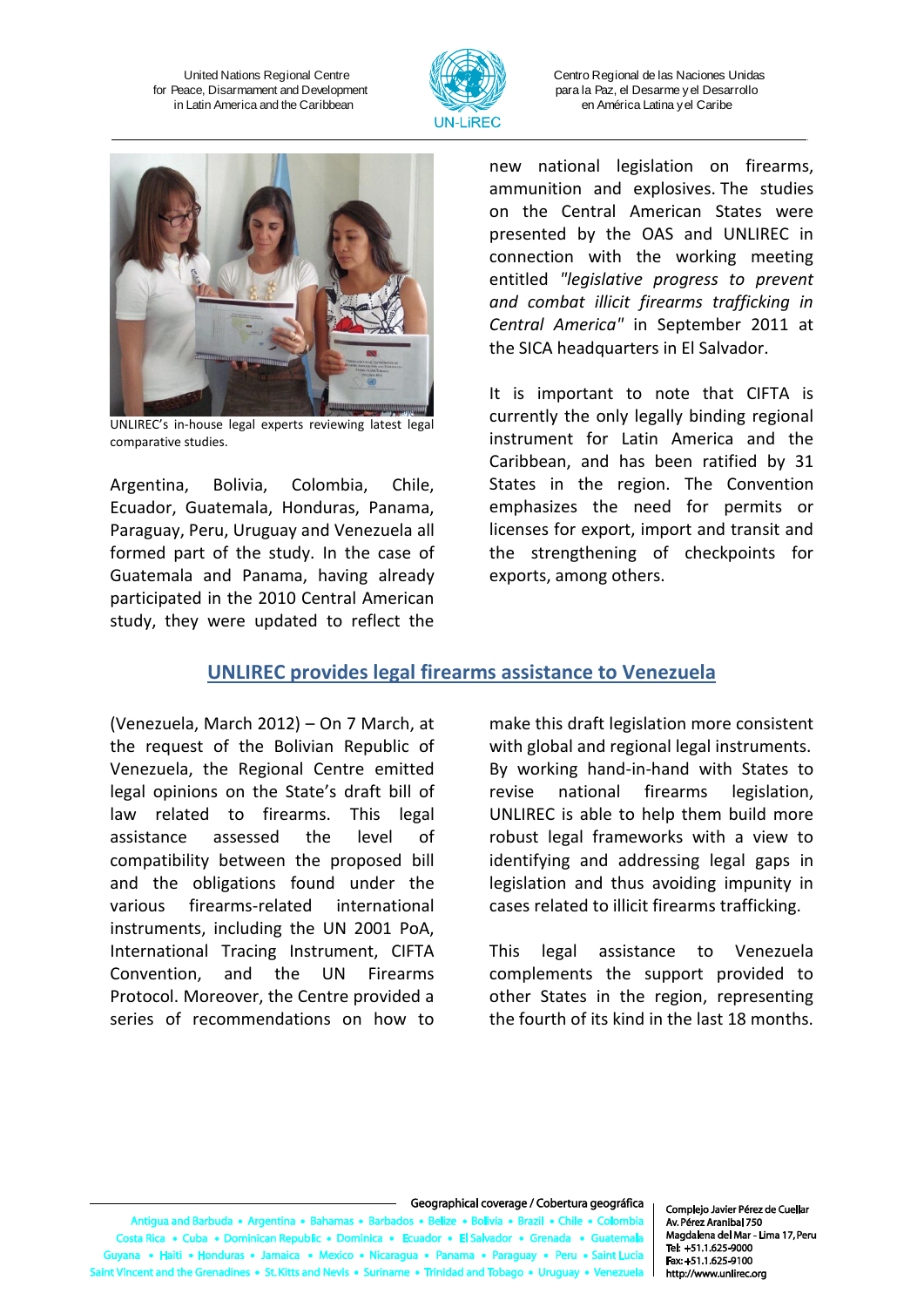

Centro Regional de las Naciones Unidas para la Paz, el Desarme y el Desarrollo en América Latina y el Caribe

# **UNLIREC and VERTIC join forces in boosting implementation of the Biological Weapons Convention**

(Lima, February 2011) – UNLIREC and VERTIC joined forces for the first time in a quest to mutually assist States in the region in their implementation of the Biological and Toxin Weapons Convention (BTWC). This new alliance consists of raising awareness of the obligations set out under the BTWC and to provide legal assistance in the revision and drafting of national legislation to ensure consistency with the obligations found in the Convention, as well as other instruments related to the non-proliferation of

weapons of mass destruction. In a first instance, UNLIREC and VERTIC will launch its collaboration in the Andean region.

This partnership was borne during the regional seminar, spearheaded by the European Union and the United Nations Office for Disarmament Affairs (UNODA) as part of the Seventh Review Conference of the BTWC. The seminar was held in Peru at the headquarters of the Ministry of Foreign Affairs from 9-11 November, 2011.

#### *Central American Region*

#### **UNLIREC launches its 2012 firearms activities in Central America**

(El Salvador and Guatemala, March 2012) – UNLIREC's Director, Ms Mélanie Régimbal, met with national authorities in El Salvador and Guatemala to launch UNLIREC's 2012 small arms control activities. All UNLIREC activities forming part of its "Preventing Armed Violence in Central America through the Combat of Illicit Trafficking in Firearms" are aligned with SICA's Central American Security Strategy. In particular with three of the four security pillars: crime reduction, violence prevention, and institutional strengthening.

To this end, the activities seek to ensure more effective implementation by States of international firearms-related instruments; increase the capacity, expertise and Inter- institutional cooperation of their law enforcement community to prevent illicit firearms trafficking; and strengthen the long-term, self-sustaining national capacities of policy-makers in combating illicit firearms trafficking.



Photo: UNLIREC.

UNLIREC will continue to maintain close contact with the General Secretary of the SICA and bilaterally, with Central American States to ensure the rapid and effective implementation of the Strategy. In this regard, UNLIREC is implementing a regional project focused on firearms control and prevention of illicit firearms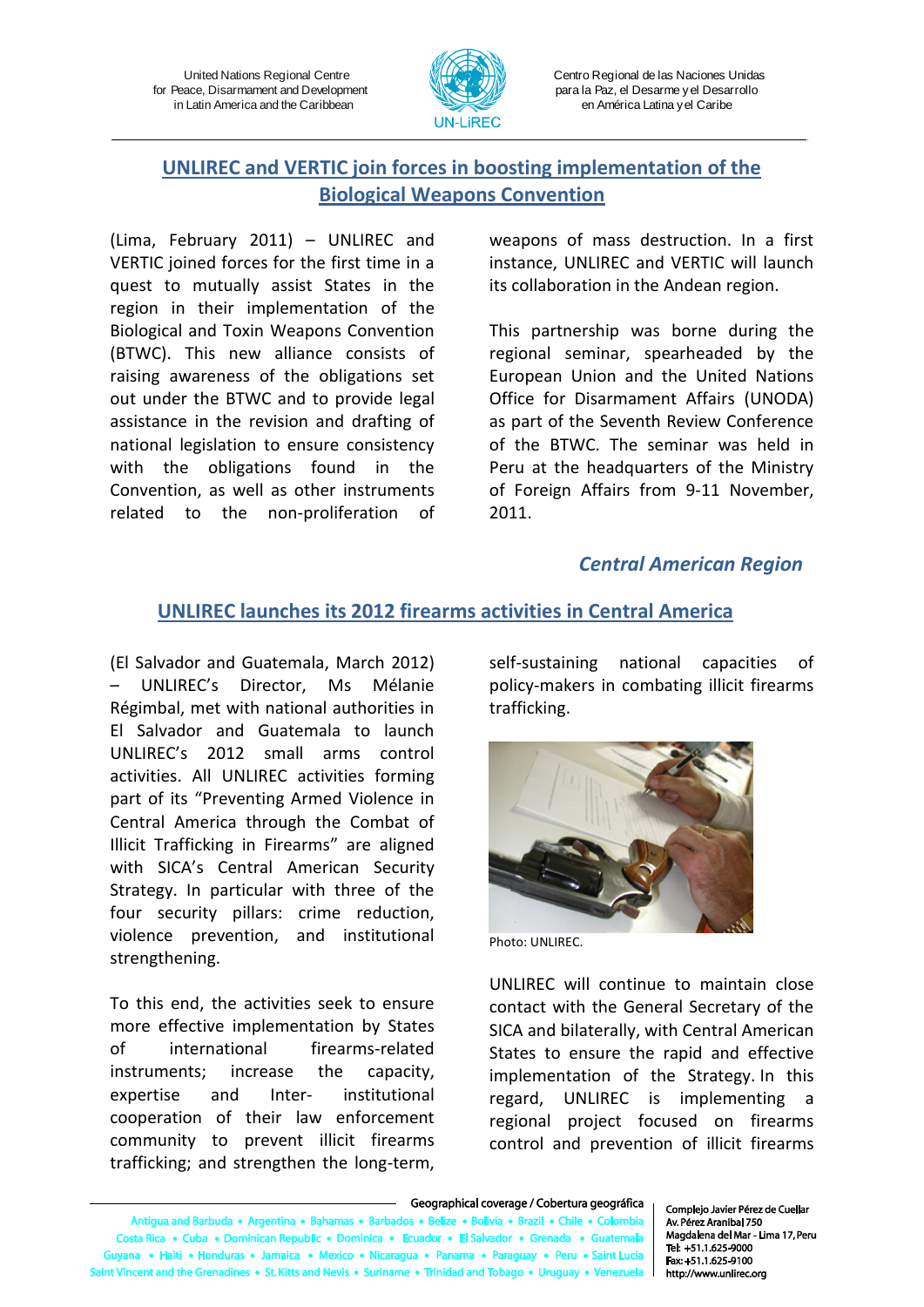

Centro Regional de las Naciones Unidas para la Paz, el Desarme y el Desarrollo en América Latina y el Caribe

trafficking. These initiatives, which include capacity-building for law enforcement and judicial operators, stockpile management, and firearms policy support, are made

possible thanks to the financial contributions of Finland, Germany and Spain.

#### **Guatemala ratifies the Comprehensive Nuclear Test-Ban Treaty**

(Guatemala, January 2012) - Guatemala has reaffirmed its long-standing support for the Comprehensive Nuclear Test-Ban Treaty (CTBT) by ratifying the instrument. The number of ratifications of the Treaty now stands at 157. The instrument of ratification was presented by Guatemala's Minister of Foreign Affairs, Haroldo Rodas Melgar, in a ceremony at the United Nations in New York yesterday afternoon.

Tibor Tóth, Executive Secretary of the Preparatory Commission for the Comprehensive Nuclear Test-Ban Treaty Organization (CTBTO) stated that, *"Guatemala's ratification of the CTBT is an important building block towards a world free of nuclear weapons. It underlines Guatemala's commitment to outlaw nuclear testing and to enhance nonproliferation and disarmament worldwide."*

As the United Nations Regional Centre for

Peace, Disarmament and Development, UNLIREC warmly welcomes the ratification of the CTBT by Guatemala and encourages other countries that have yet to begin this process to initiate the proceedings necessary for strengthening security in the region.



Guatemala's Minister of Foreign Affairs, Mr. Haroldo Rodas Melgar, depositing the instrument of ratification. Photo: CTBTO

# *Regional Activities*

# **Latin America and the Caribbean celebrate 45 years as the first nuclear weapon-free zone**

(Mexico City, February 2012) - On 14 February 2012, Member States of the Organization for the Prohibition of Nuclear Weapons in Latin America and the Caribbean (OPANAL) celebrated the 45th anniversary of the signing of the Treaty of Tlatelolco at a ceremony attended by many

dignitaries in the region. Chief among those in attendance were Ambassador Sergio Duarte, former High Representative of the United Nations for Disarmament Affairs; Mr. Yukiya Amano, Director General of the International Atomic Energy Agency, Mr. Tibor Tóth, Executive Secretary of the

Vincent and the Grenadines • St. Kitts and Nevis • Suriname • Trinidad and Tobago • Urugua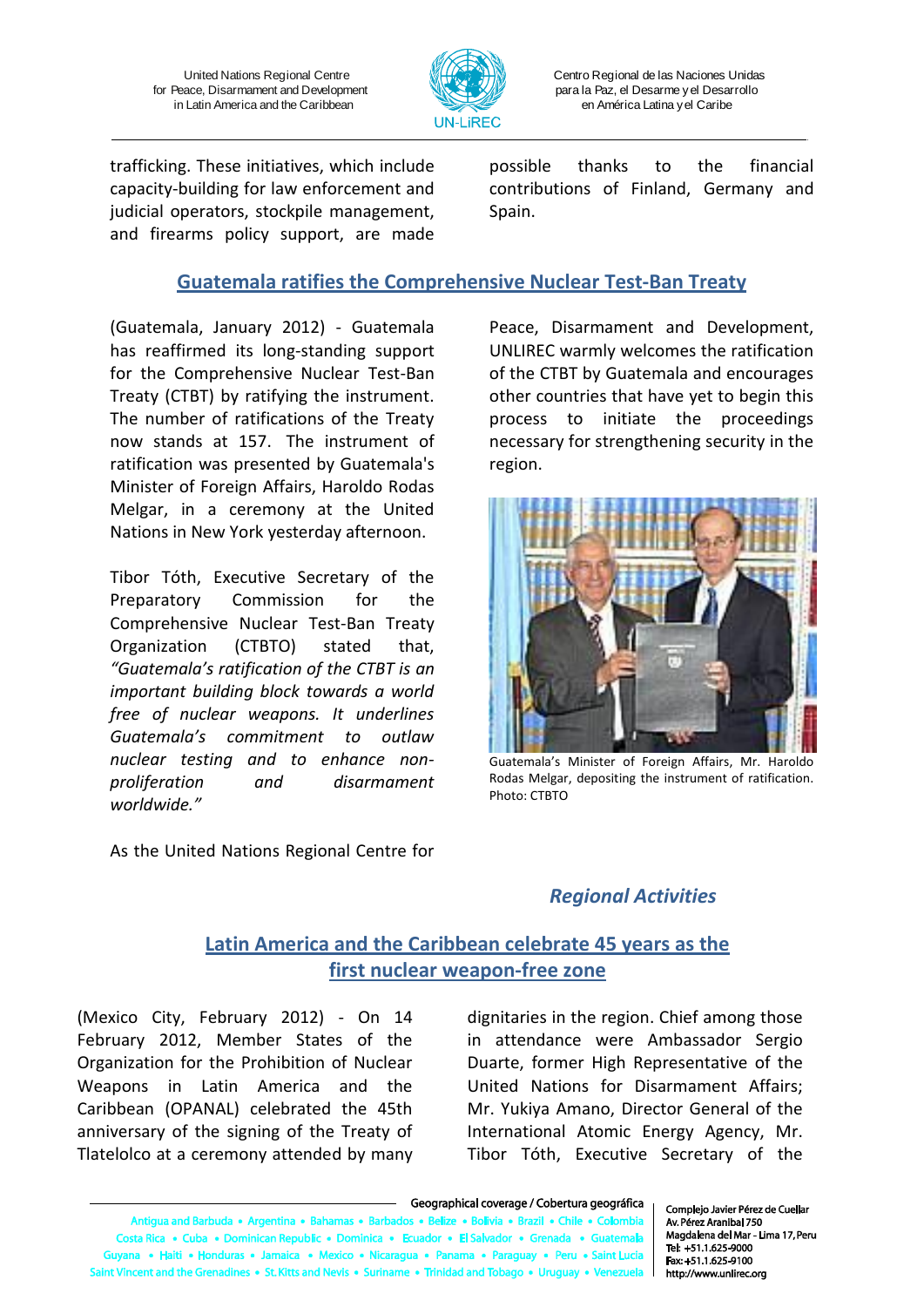

Centro Regional de las Naciones Unidas para la Paz, el Desarme y el Desarrollo en América Latina y el Caribe

Preparatory Commission for the Comprehensive Nuclear Test-Ban Treaty Organization; and the Secretary General of the Agency for the Prohibition of Nuclear Weapons in Latin America and the Caribbean, Ambassador Gioconda Ubeda. As Secretary General of the Agency for the Prohibition of Nuclear Weapons in Latin America and the Caribbean, Ambassador Gioconda Ubeda, made reference to the resounding success, which the signing of the Treaty presented in the 60s and encouraged other regions to create their own nuclear weapon-free zone, joining a global initiative for a safer and more secure world.



The logo of the 45th Anniversary of the signing of the Treaty of Tlatelolco. Photo: OPANAL

According to Ambassador Ubeda, *"2012 is a year for renewing the commitment of State Parties to the Treaty of Tlatelolco and for the continued preservation of the Nuclear Weapon-Free*

*Zone which will lead us to a point that we have yet to achieve, but is possible to build through partnership: "A world without nuclear weapons."*

In his speech, the former High Representative, Ambassador Sergio Duarte highlighted that *"The Treaty of Tlatelolco has earned international recognition as one of the most historic achievements in the history of nuclear non-proliferation and disarmament efforts,"* and highly valued the consensus reached in pioneering the establishment of a nuclear weapon-free zone in such a densely populated region. According to Ambassador Duarte, securing the signature of the Treaty of Tlatelolco in the midst of the Cold War contradicted the dominant paradigm that nuclear weapons were essential to maintaining security. These important achievements were, in the words of the former High Representative, *"the product of an unprecedented level of cooperation among states at the regional level, encouraged by the support from the world community and in particular, the United Nations".*

#### **UNLIREC participates in the First Seminar on the Operational Control for the Transfer of Sensitive Weapons and Technologies**

(Madrid, February 2012) - From 6-9 February, the *"First Seminar on the Operational Control for the Transfer of Sensitive Weapons and Technologies"* took place in Madrid. Its main objective was to share Spain's experience as both a manufacturer and exporter of weapons in the implementation of export control

mechanisms. This initiative was a collaborative effort between Spain's Ministry of Foreign Affairs and Cooperation and the United Nations Development Programme (UNDP) Regional Centre for Latin America and the Caribbean.

a and Barbuda • Argentina • Bah s • Bart dos e Reliz re • Bolivia • Brazil • Chile • Colombia Costa Rica · Cuba · Dominican Republic · Dominica · Ecua dor • El Salvador • Grer da • Gi na • Haiti • Honduras • Jamaica • Mexico • Nicaragua • Panama • Paraguay • Peru • Saint Luc It Vincent and the Grenadines • St. Kitts and Nevis • Suriname • Trinidad and Tob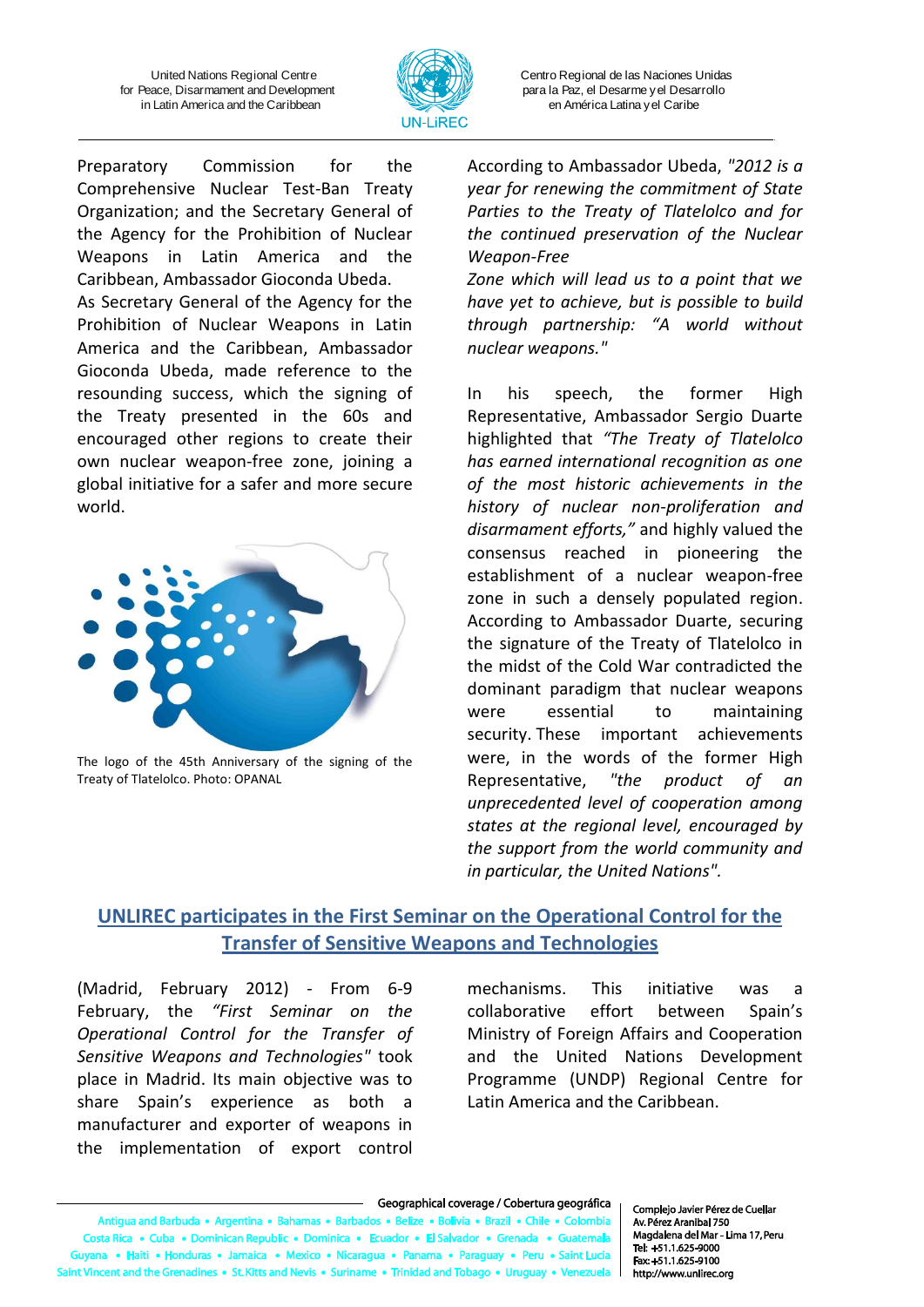

Centro Regional de las Naciones Unidas para la Paz, el Desarme y el Desarrollo en América Latina y el Caribe



Palacio de Santa Cruz (Santa Cruz Palace), Headquarters of the Ministry of Foreign Affairs and Cooperation (MAEC) of Spain. Photo: MAEC

The meeting, involving representatives from Colombia, Ecuador, Guatemala, Mexico, Paraguay, Peru and Portugal, was mainly of a practical nature and included instructors from the Ministry of Foreign Affairs and Cooperation, the leadership of the Guardia Civil (Spanish police) from the Ministry of Internal Affairs and UNDP. During the

seminar, UNLIREC's Legal Programme Coordinator, Sonia Fernandez, shared with the participants the work that the Regional Centre carries out in Latin America and the Caribbean in promoting the effective implementation of international instruments on firearms.

During the four days of the seminar, participants had the opportunity to conduct a number of simulations and practical exercises on arms transfer controls, as well as dual-use substances. To this end, the Spanish experts shared information with the participants concerning the listings of sensitive substances and the checks and balances performed to ensure that these substances are not used in the manufacturing of any type of weapon.

#### **UNLIREC bids farewell to RDB Chief and UNODA High Representative and welcomes new High Representative for Disarmament Affairs**

(New York, February 2012) – In February 2012, the United Nations Office for Disarmament Affairs (UNODA) bid farewell to Ambassador Sergio Duarte who for the past five years served as the United Nations High Representative for Disarmament Affairs.

Ambassador Duarte, a Brazilian diplomat who was largely linked to disarmament issues, was appointed in 2007 by the Secretary General Ban Ki-moon, to further the UN issue of disarmament.

On 8 March, the Secretary-General selected Angela Kane of Germany as Ambassador Duarte's successor. Ms. Kane served as the [Under-Secretary-General for Management](http://www.un.org/News/Press/docs/2008/sga1135.doc.htm) since 2008. She brings to the position over

35 years of experience at the United Nations, including responsibility for activities of the World Disarmament Campaign, which was an effort to bring Member States together to advance the disarmament agenda through meetings, round tables, publications and other outreach efforts.

UNLIREC also bids *adieu* to UNODA's Regional Disarmament Branch Chief, Ms Agnès Marcaillou, and wishes her the best on on her new appointment as the Director of the UN Mine Action Service in the DPKO Office of Rule of Law and Security Institutions. Ms Marcaillou's leadership skills were an ongoing asset to the Centre and to the Regional Disarmament Branch and she will be missed.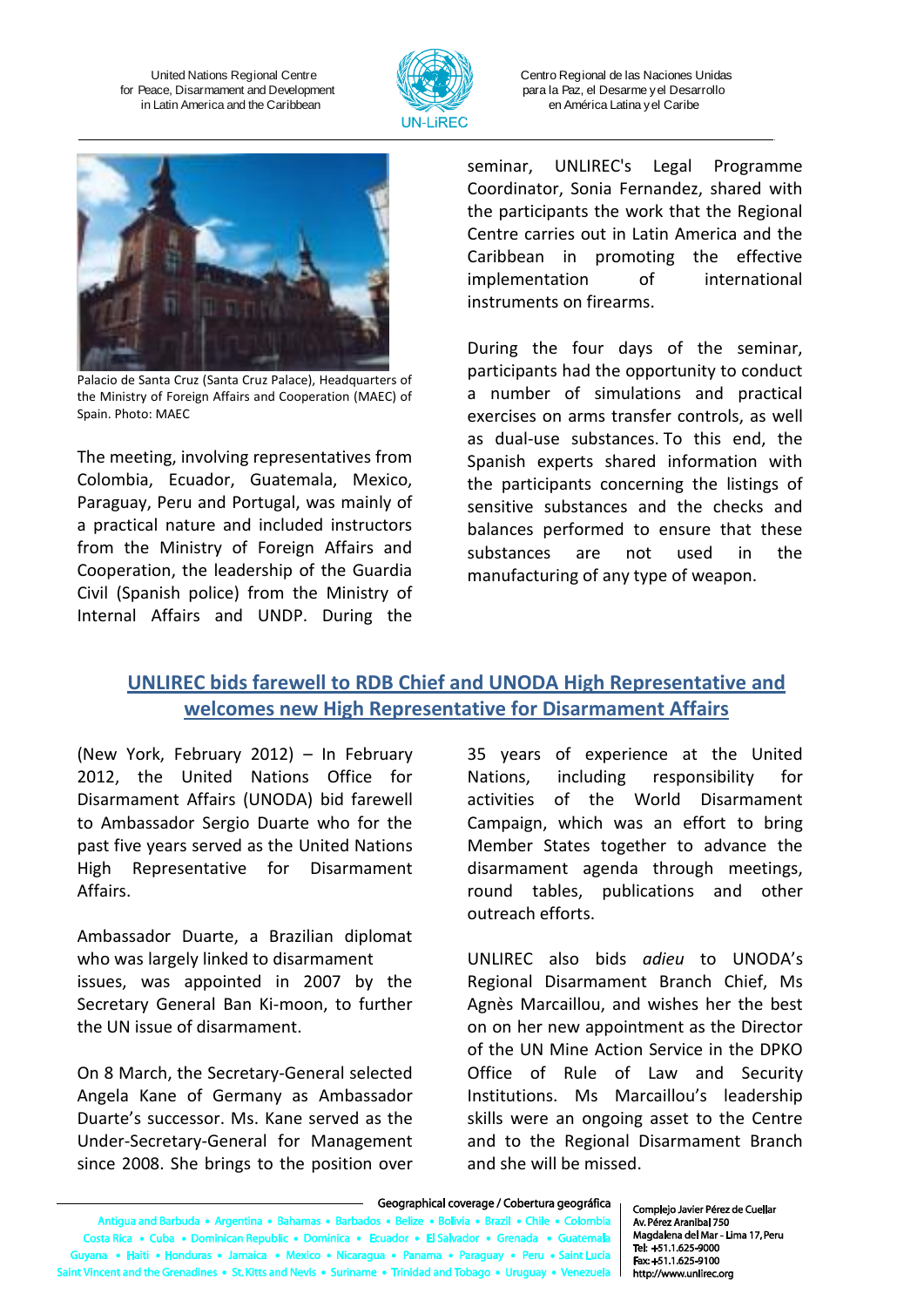

Centro Regional de las Naciones Unidas para la Paz, el Desarme y el Desarrollo en América Latina y el Caribe

#### *Featured Article*

#### **Second Nuclear Security Summit - Seoul 2012**

#### *Article by Dr. Park Hee-Kwon, Ambassador of the Republic of Korea to Peru.*

When you think about the safety of your own, you take extra care in ensuring their well-being, even taking precautionary measures to prepare for the worst case scenario. This is why the governments of the world see nuclear threats as a potential risk which has since gained ground after the 9/11 terrorist attacks.

A terrorist with a nuclear bomb could cause such destruction that it would make any terrorist attack from the past seem insignificant. Currently it is estimated that about 1,600 tons of enriched uranium and 500 tons of plutonium are stored around the world. This is enough to build 126,500 nuclear weapons.

According to the International Atomic Energy Agency (IAEA) Database on Illicit Trafficking, over 2,000 cases of theft or loss of nuclear and radiological materials have been reported worldwide between 1993 and 2011 of which almost 60% were never recovered. In addition, the 9/11 Commission highlighted Al Qaeda's desire to purchase nuclear materials. It is well known that groups like Aum Shinrikyo have also attempted to get their hands on them.

As a response to this situation comes U.S. President Barack Obama's initiative: the first Seminar on Nuclear Safety which took place in 2010 in Washington D.C. During this seminar, 47 countries and 3 international organizations met to engage in serious efforts to achieve a safe and secure world without any nuclear materials. Latin America and the Caribbean as a region made an early step in ensuring that they remained free of nuclear weapons. Signed and ratified by all 33 countries in the region, the Treaty for the Prohibition of Nuclear Weapons in Latin America (also known as the Treaty of Tlatelolco) prevents Latin American countries from buying or possessing nuclear weapons, even restricting the storage and development of such weapons by other countries within this territory. The Agency for the Prohibition of Nuclear Weapons in Latin America and the Caribbean (OPANAL) supports the security arrangements outlined in the agreement. Considered a pioneer for nuclear safety, the Treaty serves as an excellent example of regional efforts to achieve nuclear safety.



Ambassador of the Republic of Korea to Peru, Dr. Park Hee-Kwon, in his office in Lima. Photo: Embassy of Korea

The baton has been passed to the Republic of Korea who will now host the second Nuclear Security Summit in Seoul on March 26 and 27. This is a reflection of the high international standards displayed by Korea

#### Geographical coverage / Cobertura geográfica

Antigua and Barbuda . Argentina . Baha s • Bart dos • Belize • Bolivia • Brazil • Chile • Colombia Costa Rica · Cuba · Dominican Republic · Dominica · Ecua dor • El Salvador • Gren da • Gu na • Haiti • Honduras • Jamaica • Mexico • Nicaraqua • Panama • Paraquay • Peru • Saint Luci It Vincent and the Grenadines • St. Kitts and Nevis • Suriname • Trinidad and Tobago • Urugu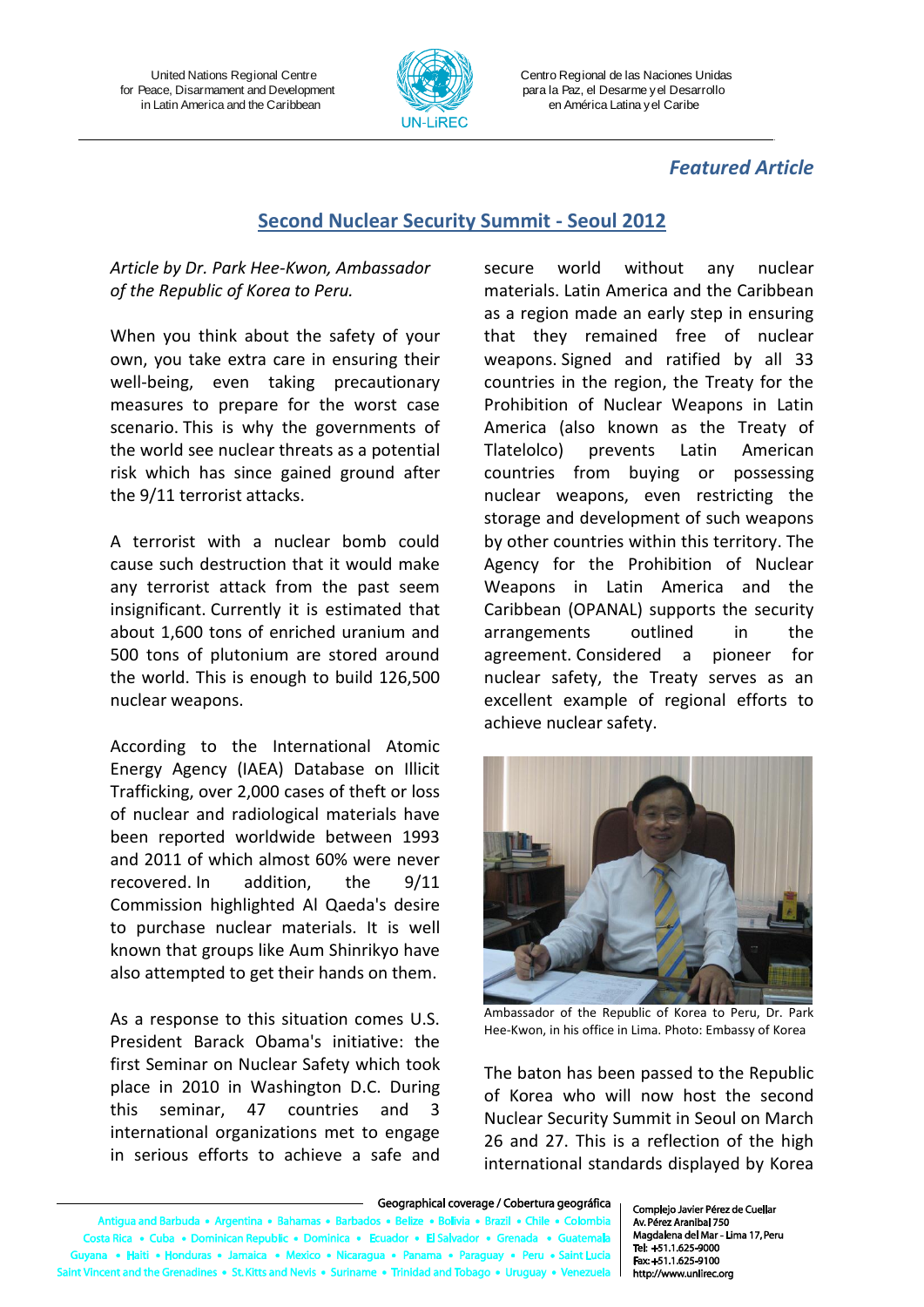

Centro Regional de las Naciones Unidas para la Paz, el Desarme y el Desarrollo en América Latina y el Caribe

and an increase in the confidence of the community when it comes to carrying out nuclear activities through peaceful means. This summit will feature a greater number of countries being represented in relation to the last one. This clearly illustrates that an increased awareness has developed over the seriousness of this matter. It is hoped that by the end of the summit, the great political will and determination of leaders from around the world will be further strengthened and thus make an important step towards achieving a world without nuclear terrorism.

This edition in Seoul will work on the vision and commitments agreed upon under the previous summit as expressed in the "Washington Communiqué" and the Work Plan. This Plan contains 50 specific cooperation measures in 11 areas, including minimizing the use of enriched uranium, the ratification of international agreements, such as amendments to the Physical Protection of Nuclear Materials Convention (CPPNM) and the International Convention for the Suppression of Acts of Nuclear Terrorism and the establishment of Centres of Excellence to provide adequate training.

Based on the advances made in Washington, new goals and practical ways to achieve them will be introduced, all of which will be detailed in the "Seoul Communiqué". One of the key issues will be interfacing and the synergy between protection and nuclear safety. This has gained importance after the Fukushima nuclear accident last March. Also to be discussed will be "radiological terrorism", which uses even more primitive "dirty bombs". These discussions are expected to help restore and renew our confidence in nuclear energy, an issue that has once more gained our attention.

As the Secretary General of the United Nations, Mr. Ban Ki-moon highlighted, "Nuclear terrorism is one of the most serious threats of our time. Even one such attack could inflict mass casualties and create immense suffering and unwanted change in the world forever. This prospect should compel all of us to act to prevent such a catastrophe".

With over 50 world leaders gathered in Seoul to participate in discussions on nuclear issues, the summit will also serve to send a message about the vital importance of peace and stability in the Korean Peninsula and also contribute to the same.

#### Geographical coverage / Cobertura geográfica

Antigua and Barbuda . Argentina . Bahama s • Barb dos • Belize • Bolivia • Brazil • Chile • Colombia Costa Rica · Cuba · Dominican Republic · Dominica · Ecuador · El Salvador · Gren da • Gu na • Haiti • Honduras • Jamaica • Mexico • Nicaraqua • Panama • Paraquay • Peru • Saint Luci int Vincent and the Grenadines • St. Kitts and Nevis • Suriname • Trinidad and Tobago • Urug